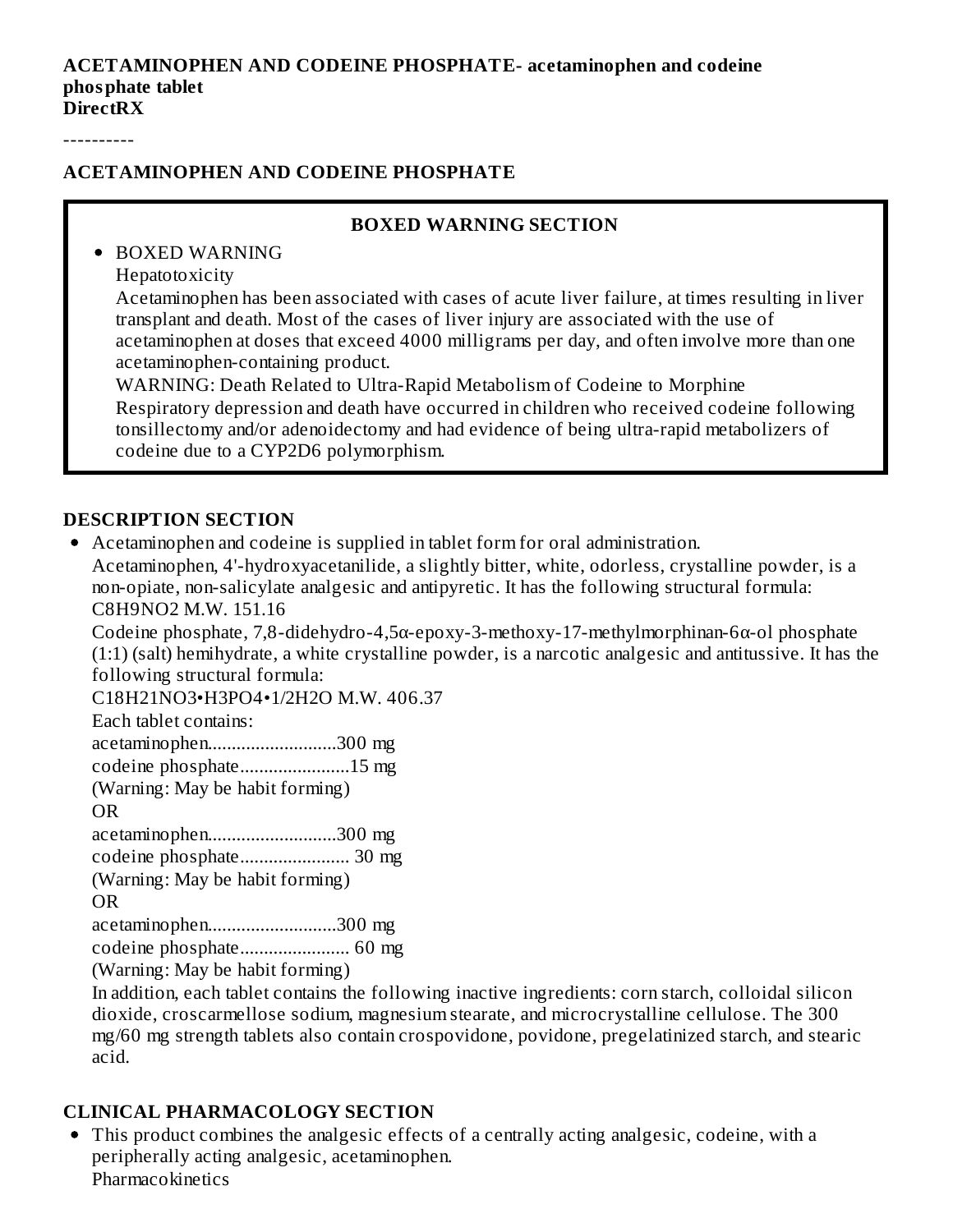The behavior of the individual components is described below.

Codeine

Codeine is readily absorbed from the gastrointestinal tract. It is rapidly distributed from the intravascular spaces to the various body tissues, with preferential uptake by parenchymatous organs such as the liver, spleen and kidney. Codeine crosses the blood-brain barrier, and is found in fetal tissue and breast milk. The plasma concentration does not correlate with brain concentration or relief of pain; however, codeine is not bound to plasma proteins and does not accumulate in body tissues. The plasma half-life is about 2.9 hours. The elimination of codeine is primarily via the kidneys, and about 90% of an oral dose is excreted by the kidneys within 24 hours of dosing. The urinary secretion products consist of free and glucuronide conjugated codeine (about 70%), free and conjugated norcodeine (about 10%), free and conjugated morphine (about 10%), normorphine (4%), and hydrocodone (1%). The remainder of the dose is excreted in the feces.

At therapeutic doses, the analgesic effect reaches a peak within 2 hours and persists between 4 and 6 hours.

See OVERDOSAGE for toxicity information.

Acetaminophen

Acetaminophen is rapidly absorbed from the gastrointestinal tract and is distributed throughout most body tissues. The plasma half-life is 1.25 to 3 hours, but may be increased by liver damage and following overdosage. Elimination of acetaminophen is principally by liver metabolism (conjugation) and subsequent renal excretion of metabolites. Approximately 85% of an oral dose appears in the urine within 24 hours of administration, most as the glucuronide conjugate, with small amounts of other conjugates and unchanged drug.

See OVERDOSAGE for toxicity information.

# **INDICATIONS & USAGE SECTION**

Acetaminophen and codeine phosphate tablets are indicated for the relief of mild to moderately severe pain.

# **CONTRAINDICATIONS SECTION**

Codeine-containing products are contraindicated for postoperative pain management in children who have undergone tonsillectomy and/or adenoidectomy.

This product should not be administered to patients who have previously exhibited hypersensitivity to codeine or acetaminophen.

# **WARNINGS SECTION**

In the presence of head injury or other intracranial lesions, the respiratory depressant effects of codeine and other narcotics may be markedly enhanced, as well as their capacity for elevating cerebrospinal fluid pressure. Narcotics also produce other CNS depressant effects, such as drowsiness, that may further obscure the clinical course of the patients with head injuries. Codeine or other narcotics may obscure signs on which to judge the diagnosis or clinical course of patients with acute abdominal conditions.

Codeine is habit-forming and potentially abusable. Consequently, the extended use of this product is not recommended.

**Hepatotoxicity** 

Acetaminophen has been associated with cases of acute liver failure, at times resulting in liver transplant and death. Most of the cases of liver injury are associated with the use of acetaminophen at doses that exceed 4000 milligrams per day, and often involve more than one acetaminophencontaining product. The excessive intake of acetaminophen may be intentional to cause self-harm or unintentional as patients attempt to obtain more pain relief or unknowingly take other acetaminophen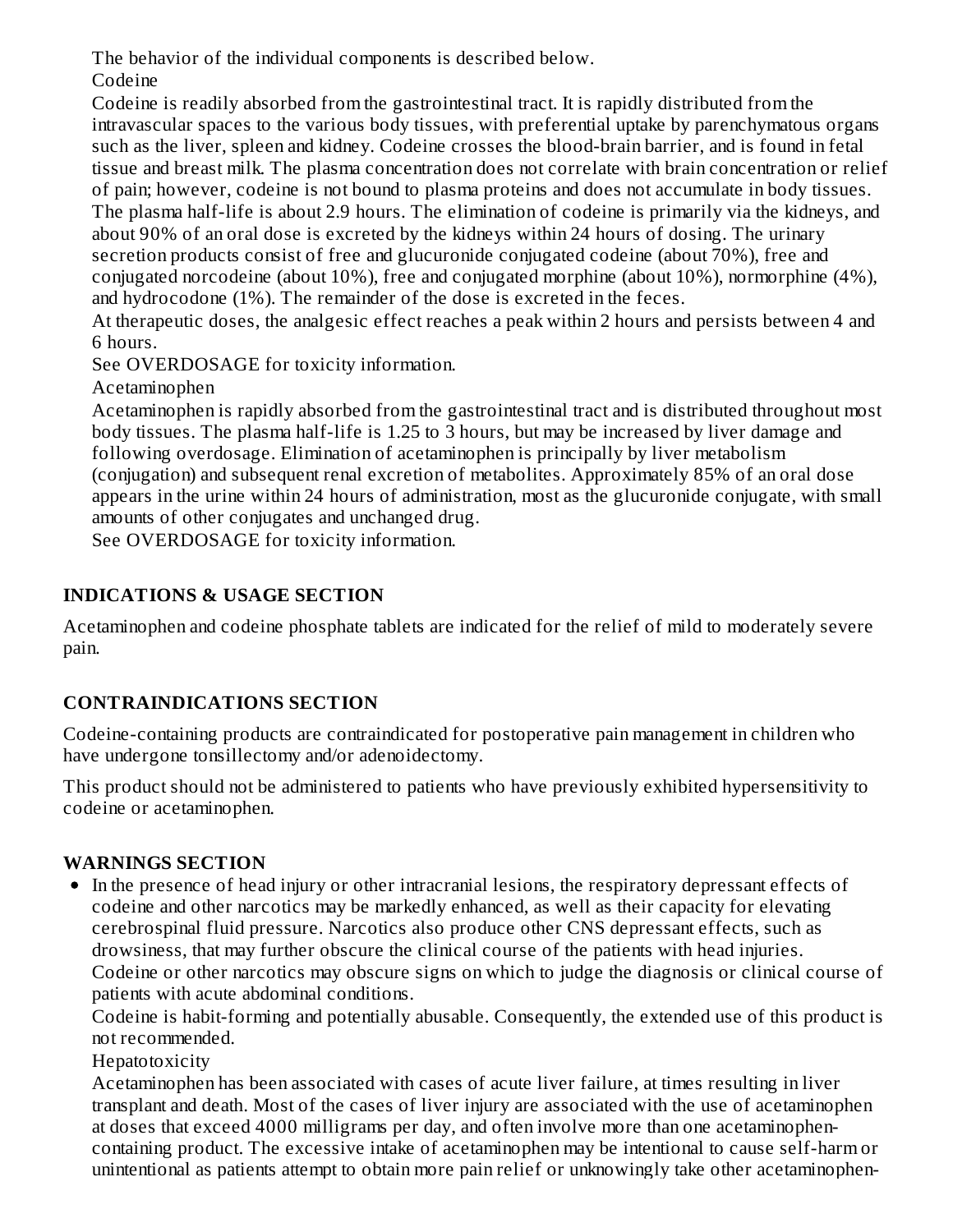containing products.

The risk of acute liver failure is higher in individuals with underlying liver disease and in individuals who ingest alcohol while taking acetaminophen.

Instruct patients to look for acetaminophen or APAP on package labels and not to use more than one product that contains acetaminophen. Instruct patients to seek medical attention immediately upon ingestion of more than 4000 milligrams of acetaminophen per day, even if they feel well. Serious Skin Reactions

Rarely, acetaminophen may cause serious skin reactions such as acute generalized exanthematous pustulosis (AGEP), Stevens-Johnson syndrome (SJS), and toxic epidermal necrolysis (TEN), which can be fatal. Patients should be informed about the signs of serious skin reactions, and use of the drug should be discontinued at the first appearance of skin rash or any other sign of hypersensitivity. Death Related to Ultra-Rapid Metabolism of Codeine to Morphine

Respiratory depression and death have occurred in children who received codeine in the postoperative period following tonsillectomy and/or adenoidectomy and had evidence of being ultrarapid metabolizers of codeine (i.e., multiple copies of the gene for cytochrome P450 isoenzyme 2D6 or high morphine concentrations). Deaths have also occurred in nursing infants who were exposed to high levels of morphine in breast milk because their mothers were ultra-rapid metabolizers of codeine [see PRECAUTIONS, Nursing Mothers].

Some individuals may be ultra-rapid metabolizers because of a specific CYP2D6 genotype (gene duplications denoted as  $*1/*1xN$  or  $*1/*2xN$ ). The prevalence of this CYP2D6 phenotype varies widely and has been estimated at 0.5 to 1% in Chinese and Japanese, 0.5 to 1% in Hispanics, 1 to 10% in Caucasians, 3% in African Americans, and 16 to 28% in North Africans, Ethiopians, and Arabs. Data are not available for other ethnic groups. These individuals convert codeine into its active metabolite, morphine, more rapidly and completely than other people. This rapid conversion results in higher than expected serum morphine levels. Even at labeled dosage regimens, individuals who are ultra-rapid metabolizers may have life-threatening or fatal respiratory depression or experience signs of overdose (such as extreme sleepiness, confusion, or shallow breathing) [see OVERDOSAGE].

Children with obstructive sleep apnea who are treated with codeine for post-tonsillectomy and/or adenoidectomy pain may be particularly sensitive to the respiratory depressant effects of codeine that has been rapidly metabolized to morphine. Codeine-containing products are contraindicated for post-operative pain management in all pediatric patients undergoing tonsillectomy and/or adenoidectomy [see CONTRAINDICATIONS].

When prescribing codeine-containing products, healthcare providers should choose the lowest effective dose for the shortest period of time and inform patients and caregivers about these risks and the signs of morphine overdose [see OVERDOSAGE].

Hypersensitivity/Anaphylaxis

There have been postmarketing reports of hypersensitivity and anaphylaxis associated with use of acetaminophen. Clinical signs included swelling of the face, mouth, and throat, respiratory distress, urticaria, rash, pruritus, and vomiting. There were infrequent reports of life-threatening anaphylaxis requiring emergency medical attention. Instruct patients to discontinue acetaminophen and codeine phosphate tablets, USP immediately and seek medical care if they experience these symptoms. Do not prescribe acetaminophen and codeine phosphate tablets, USP for patients with acetaminophen allergy.

Alcohol Information

Chronic heavy alcohol abusers may be at increased risk of liver toxicity from excessive acetaminophen use, although reports of this event are rare. Reports almost invariably involve cases of severe chronic alcoholics and the dosages of acetaminophen most often exceed recommended doses and often involve substantial overdose. Professionals should alert their patients who regularly consume large amounts of alcohol not to exceed recommended doses of acetaminophen.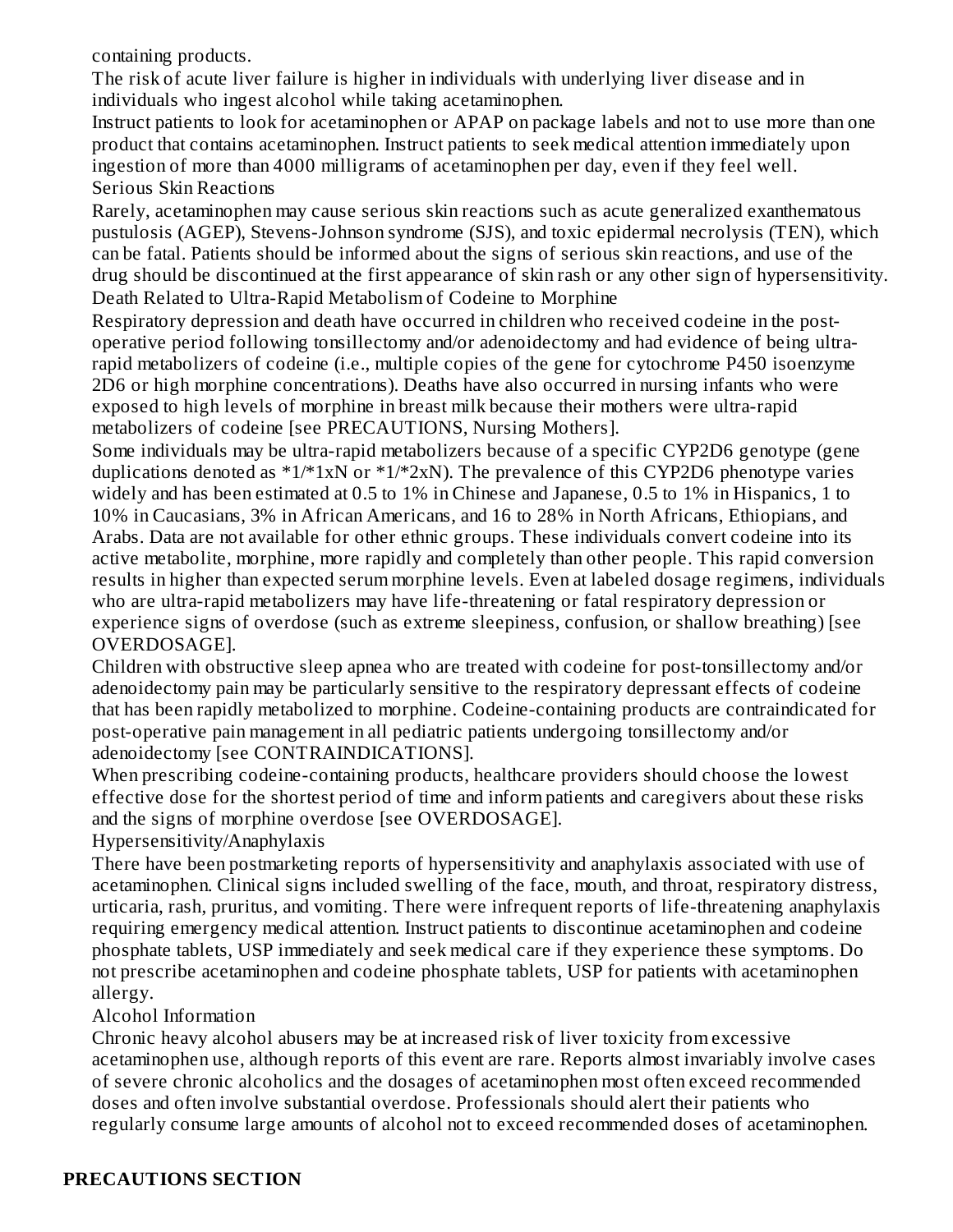#### General

Acetaminophen and codeine phosphate tablets should be prescribed with caution in certain specialrisk patients, such as the elderly or debilitated, and those with severe impairment of renal or hepatic function, head injuries, elevated intracranial pressure, acute abdominal conditions, hypothyroidism, urethral stricture, Addison's disease, or prostatic hypertrophy.

Information for Patients•Do not take acetaminophen and codeine phosphate tablets, USP if you are allergic to any of its ingredients.•If you develop signs of allergy such as a rash or difficulty breathing stop taking acetaminophen and codeine phosphate tablets, USP and contact your healthcare provider immediately.•Do not take more than 4000 milligrams of acetaminophen per day. Call your doctor if you took more than the recommended dose.

Advise patients that some people have a genetic variation that results in codeine changing into morphine more rapidly and completely than other people. Most people are unaware of whether they are an ultra-rapid codeine metabolizer or not. These higher-than-normal levels of morphine in the blood may lead to life-threatening or fatal respiratory depression or signs of overdose such as extreme sleepiness, confusion, or shallow breathing. Children with this genetic variation who were prescribed codeine after tonsillectomy and/or adenoidectomy for obstructive sleep apnea may be at greatest risk based on reports of several deaths in this population due to respiratory depression. Codeine-containing products are contraindicated in all children who undergo tonsillectomy and/or adenoidectomy. Advise caregivers of children receiving codeine-containing products for other reasons to monitor for signs of respiratory depression.

Nursing mothers taking codeine can also have higher morphine levels in their breast milk if they are ultra-rapid metabolizers. These higher levels of morphine in breast milk may lead to life-threatening or fatal side effects in nursing babies. Instruct nursing mothers to watch for signs of morphine toxicity in their infants including increased sleepiness (more than usual), difficulty breastfeeding, breathing difficulties, or limpness. Instruct nursing mothers to talk to the baby's doctor immediately if they notice these signs and, if they cannot reach the doctor right away, to take the baby to an emergency room or call 911 (or local emergency services).

Codeine may impair mental and/or physical abilities required for the performance of potentially hazardous tasks such as driving a car or operating machinery. Such tasks should be avoided while taking this product.

Alcohol and other CNS depressants may produce an additive CNS depression, when taken with this combination product, and should be avoided.

Codeine may be habit-forming. Patients should take the drug only for as long as it is prescribed, in the amounts prescribed, and no more frequently than prescribed.

Laboratory Tests

In patients with severe hepatic or renal disease, effects of therapy should be monitored with serial liver and/or renal function tests.

Drug Interactions

This drug may enhance the effects of: other narcotic analgesics, alcohol, general anesthetics, tranquilizers such as chlordiazepoxide, sedative-hypnotics, or other CNS depressants, causing increased CNS depression.

Drug/Laboratory Test Interactions

Codeine may increase serum amylase levels.

Acetaminophen may produce false-positive test results for urinary 5-hydroxyindoleacetic acid. Carcinogenesis, Mutagenesis, Impairment of Fertility

No adequate studies have been conducted in animals to determine whether acetaminophen and codeine have a potential for carcinogenesis or mutagenesis. No adequate studies have been conducted in animals to determine whether acetaminophen has a potential for impairment of fertility. Acetaminophen and codeine have been found to have no mutagenic potential using the Ames

Salmonella-Microsomal Activation test, the Basc test on Drosophila germ cells, and the Micronucleus test on mouse bone marrow.

**Pregnancy**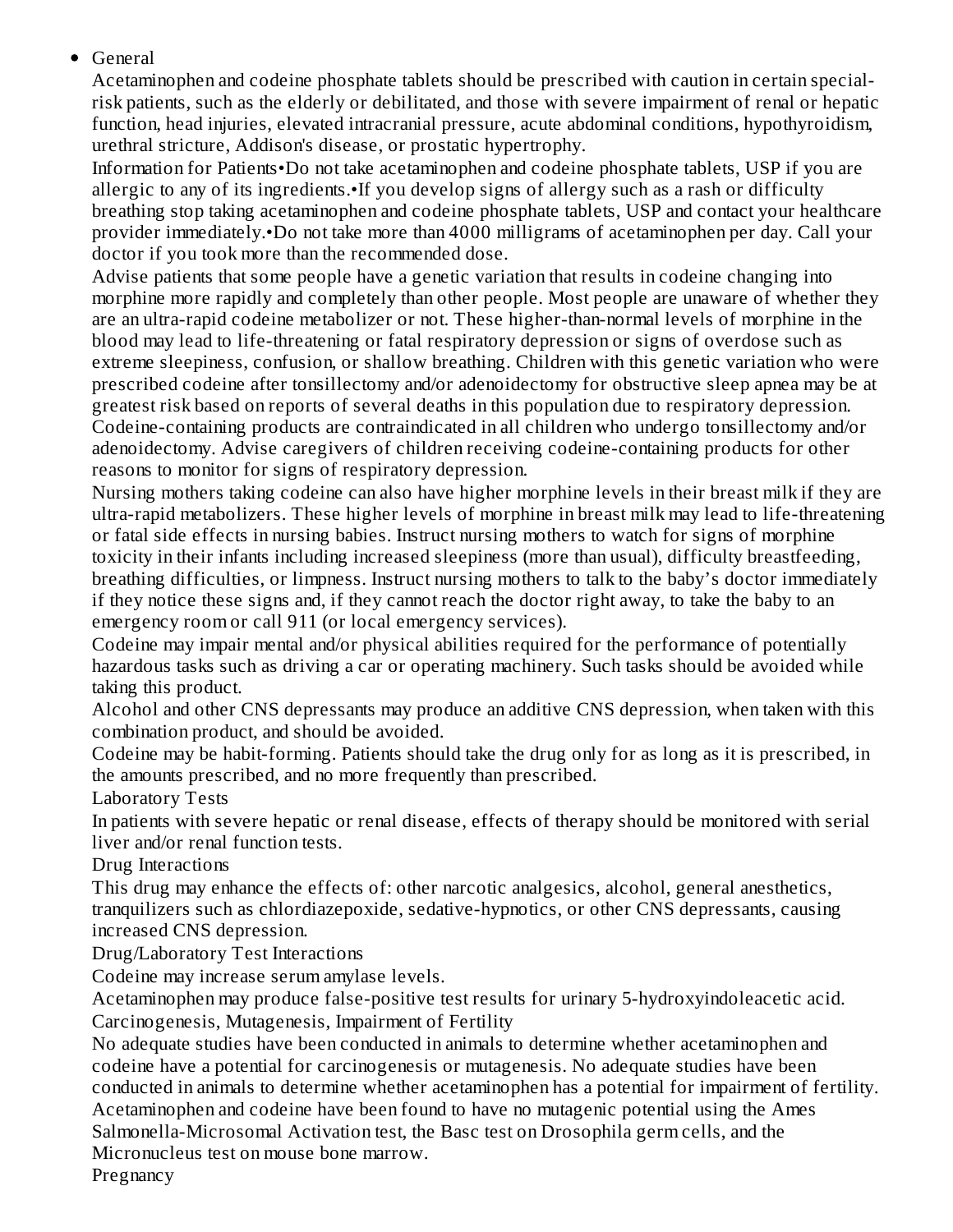Teratogenic Effects Pregnancy category C Codeine

A study in rats and rabbits reported no teratogenic effect of codeine administered during the period of organogenesis in doses ranging from 5 to 120 mg/kg. In the rat, doses at the 120 mg/kg level, in the toxic range for the adult animal, were associated with an increase in embryo resorption at the time of implantation. In another study a single 100 mg/kg dose of codeine administered to pregnant mice reportedly resulted in delayed ossification in the offspring.

There are no adequate and well-controlled studies in pregnant women. Acetaminophen and codeine phosphate should be used during pregnancy only if the potential benefit justifies the potential risk to the fetus.

#### Nonteratogenic Effects

Dependence has been reported in newborns whose mothers took opiates regularly during pregnancy. Withdrawal signs include irritability, excessive crying, tremors, hyperreflexia, fever, vomiting, and diarrhea. These signs usually appear during the first few days of life.

Labor and Delivery

Narcotic analgesics cross the placental barrier. The closer to delivery and the larger the dose used, the greater the possibility of respiratory depression in the newborn. Narcotic analgesics should be avoided during labor if delivery of a premature infant is anticipated. If the mother has received narcotic analgesics during labor, newborn infants should be observed closely for signs of respiratory depression. Resuscitation may be required (see OVERDOSAGE). The effect of codeine, if any, on the later growth, development, and functional maturation of the child is unknown. Nursing Mothers

Acetaminophen is excreted in breast milk in small amounts, but the significance of its effects on nursing infants is not known. Because of the potential for serious adverse reactions in nursing infants from acetaminophen, a decision should be made whether to discontinue nursing or discontinue the drug, taking into account the importance of the drug to the mother.

Codeine is secreted into human milk. In women with normal codeine metabolism (normal CYP2D6 activity), the amount of codeine secreted into human milk is low and dose-dependent. Despite the common use of codeine products to manage postpartum pain, reports of adverse events in infants are rare. However, some women are ultra-rapid metabolizers of codeine. These women achieve higherthan-expected serum levels of codeine's active metabolite, morphine, leading to higher-thanexpected levels of morphine in breast milk and potentially dangerously high serum morphine levels in their breastfed infants. Therefore, maternal use of codeine can potentially lead to serious adverse reactions, including death, in nursing infants.

The risk of infant exposure to codeine and morphine through breast milk should be weighed against the benefits of breastfeeding for both the mother and baby. Caution should be exercised when codeine is administered to a nursing woman. If a codeine containing product is selected, the lowest dose should be prescribed for the shortest period of time to achieve the desired clinical effect. Mothers using codeine should be informed about when to seek immediate medical care and how to identify the signs and symptoms of neonatal toxicity, such as drowsiness or sedation, difficulty breastfeeding, breathing difficulties, and decreased tone, in their baby. Nursing mothers who are ultra-rapid metabolizers may also experience overdose symptoms such as extreme sleepiness, confusion or shallow breathing. Prescribers should closely monitor mother-infant pairs and notify treating pediatricians about the use of codeine during breastfeeding (see WARNINGS, Death Related to Ultra-Rapid Metabolism of Codeine to Morphine).

Pediatric Use

Respiratory depression and death have occurred in children with obstructive sleep apnea who received codeine in the post-operative period following tonsillectomy and/or adenoidectomy and had evidence of being ultra-rapid metabolizers of codeine (i.e., multiple copies of the gene for cytochrome P450 isoenzyme CYP2D6 or high morphine concentrations). These children may be particularly sensitive to the respiratory depressant effects of codeine that has been rapidly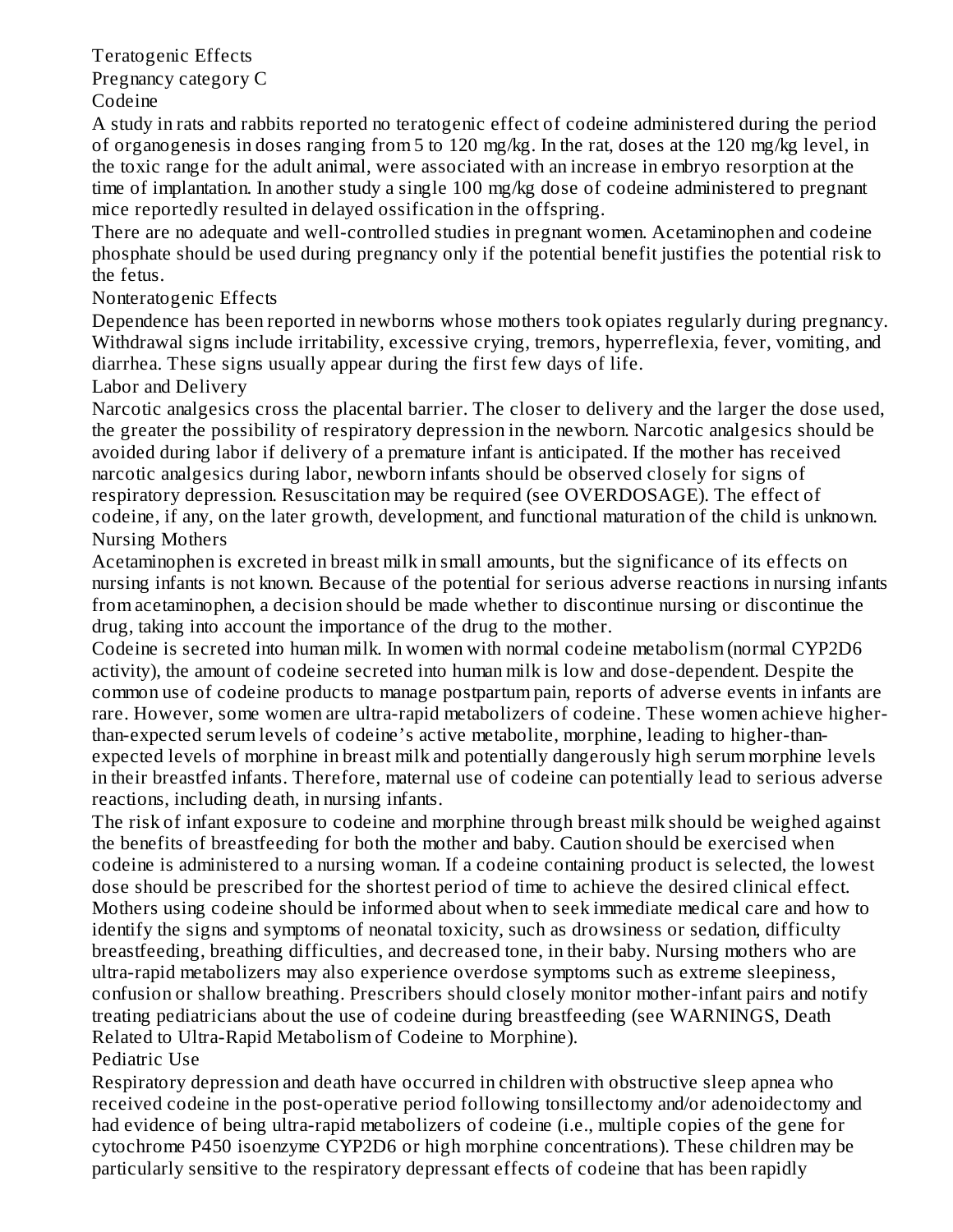metabolized to morphine. Codeine-containing products are contraindicated for post-operative pain management in all pediatric patients undergoing tonsillectomy and/or adenoidectomy [see CONTRAINDICATIONS and WARNINGS].

## **ADVERSE REACTIONS SECTION**

The most frequently reported adverse reactions are drowsiness, lightheadedness, dizziness, sedation, shortness of breath, nausea and vomiting. These effects seem to be more prominent in ambulatory than in non-ambulatory patients, and some of these adverse reactions may be alleviated if the patient lies down.

Other adverse reactions include allergic reactions, euphoria, dysphoria, constipation, abdominal pain, pruritus, rash, thrombocytopenia, agranulocytosis.

At higher doses codeine has most of the disadvantages of morphine including respiratory depression.

#### **DRUG ABUSE AND DEPENDENCE SECTION**

• Controlled Substance

Acetaminophen and codeine phosphate tablets are classified as a Schedule III controlled substance. Abuse and Dependence

Codeine can produce drug dependence of the morphine type and, therefore, has the potential for being abused. Psychological dependence, physical dependence, and tolerance may develop upon repeated administration and it should be prescribed and administered with the same degree of caution appropriate to the use of other oral narcotic medications.

#### **OVERDOSAGE SECTION**

Following an acute overdosage, toxicity may result from codeine or acetaminophen. Signs and Symptoms

Toxicity from codeine poisoning includes the opioid triad of: pinpoint pupils, depression of respiration, and loss of consciousness. Convulsions may occur.

In acetaminophen overdosage: dose-dependent, potentially fatal hepatic necrosis is the most serious adverse effect. Renal tubular necrosis, hypoglycemic coma and coagulation defects may also occur. Early symptoms following a potentially hepatotoxic overdose may include: nausea, vomiting, diaphoresis and general malaise. Clinical and laboratory evidence of hepatic toxicity may not be apparent until 48 to 72 hours post-ingestion.

#### **Treatment**

A single or multiple drug overdose with acetaminophen and codeine is a potentially lethal polydrug overdose, and consultation with a regional poison control center is recommended. Immediate treatment includes support of cardiorespiratory function and measures to reduce drug absorption. Oxygen, intravenous fluids, vasopressors, and other supportive measures should be employed as indicated. Assisted or controlled ventilation should also be considered. For respiratory depression due to overdosage or unusual sensitivity to codeine, parenteral naloxone is a specific and effective antagonist.

Gastric decontamination with activated charcoal should be administered just prior to Nacetylcysteine (NAC) to decrease systemic absorption if acetaminophen ingestion is known or suspected to have occurred within a few hours of presentation. Serum acetaminophen levels should be obtained immediately if the patient presents 4 hours or more after ingestion to assess potential risk of hepatotoxicity; acetaminophen levels drawn less than 4 hours post-ingestion may be misleading. To obtain the best possible outcome, NAC should be administered as soon as possible where impending or evolving liver injury is suspected. Intravenous NAC may be administered when circumstances preclude oral administration.

Vigorous supportive therapy is required in severe intoxication. Procedures to limit the continuing absorption of the drug must be readily performed since the hepatic injury is dose dependent and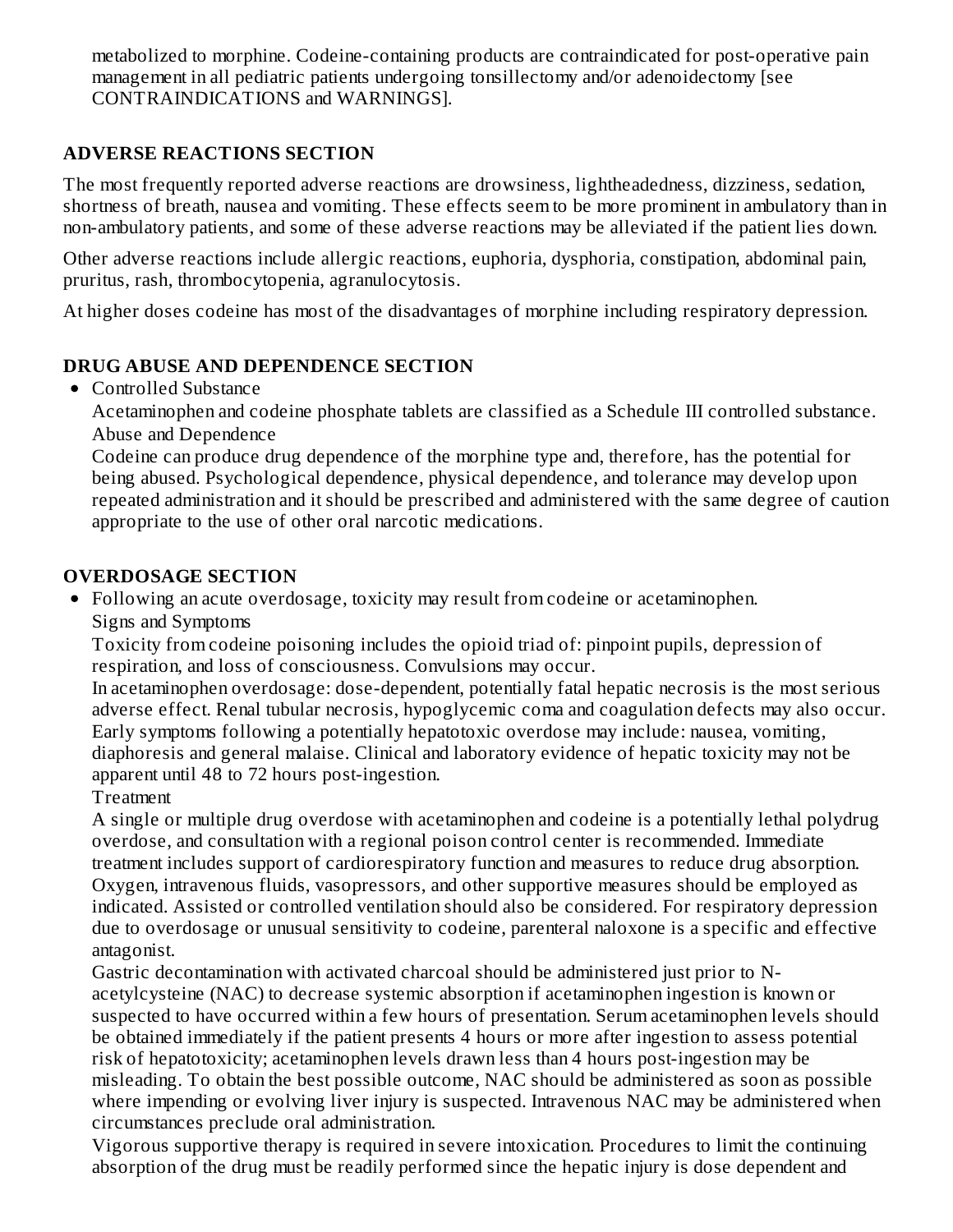occurs early in the course of intoxication.

## **DOSAGE & ADMINISTRATION SECTION**

Dosage should be adjusted according to severity of pain and response of the patient.

The usual adult dosage is:

Single Doses (range)

Maximum 24 Hour Dose

Codeine Phosphate

15 mg to 60 mg

360 mg

Acetaminophen

300 mg to 1000 mg

4000 mg

The usual dose of codeine phosphate in children is 0.5 mg/kg.

Doses may be repeated up to every 4 hours.

The prescriber must determine the number of tablets per dose, and the maximum number of tablets per 24 hours based upon the above dosage guidance. This information should be conveyed in the prescription.

It should be kept in mind, however, that tolerance to codeine can develop with continued use and that the incidence of untoward effects is dose related. Adult doses of codeine higher than 60 mg fail to give commensurate relief of pain but merely prolong analgesia and are associated with an appreciably increased incidence of undesirable side effects. Equivalently high doses in children would have similar effects.

## **PACKAGE LABEL.PRINCIPAL DISPLAY PANEL**



# **ACETAMINOPHEN AND CODEINE PHOSPHATE**

acetaminophen and codeine phosphate tablet

**Product Information**